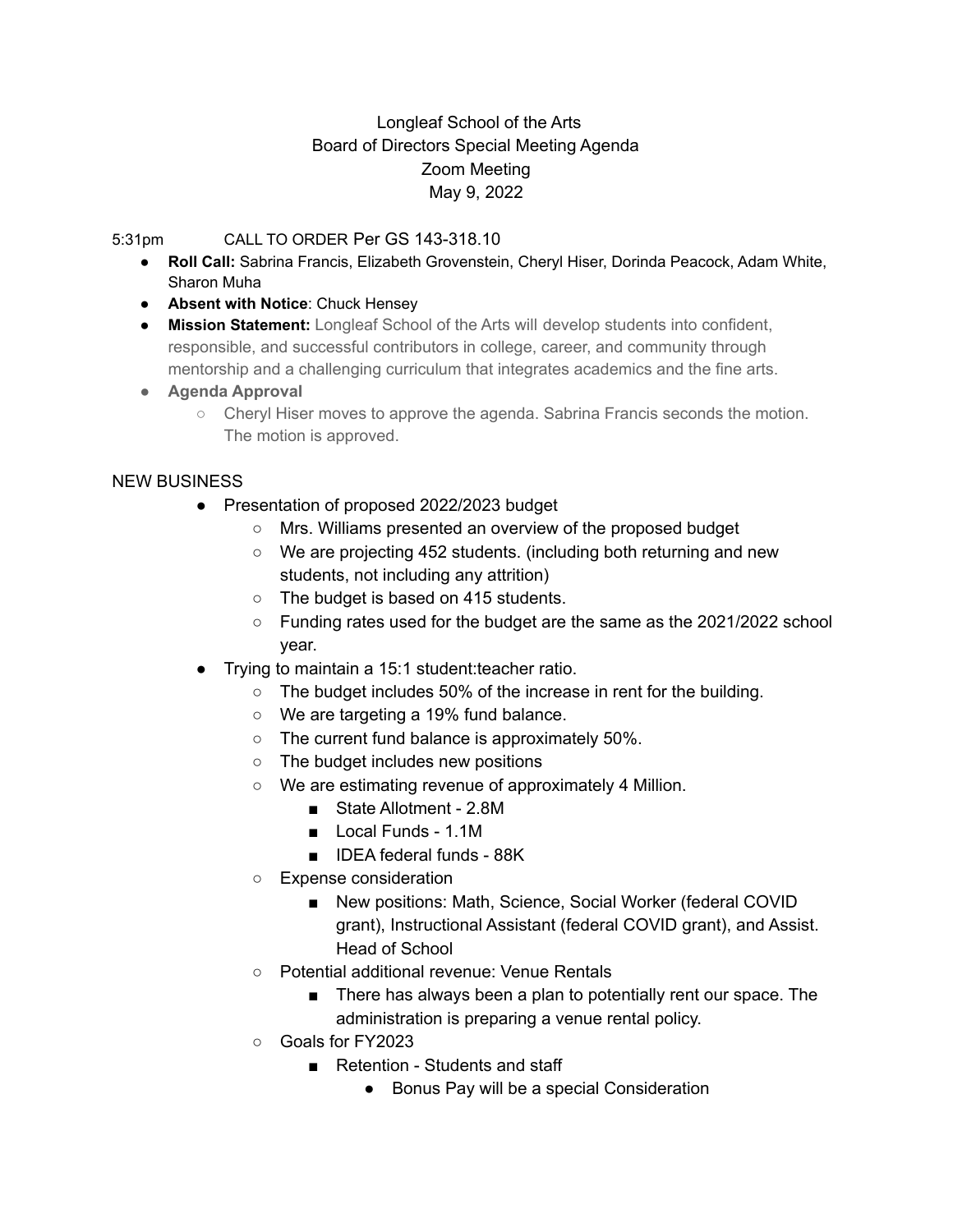- Development
	- Relationships with business and arts organizations
	- Identification of grants
	- Capital Campaign fundraising
	- Master Classes and Artist in Residence
- Recruitment Opportunities for students to perform and showcase their talent
- Mrs. Hiser reviewed the proposed 2022/2023 budget.
	- Extra State Allotments were available for 2021/2022 only. We are not factoring in any extra allotments to this budget proposal.
	- Federal funds will fund the social worker and instructional assistant positions.
	- Fund 7 items are in and out line items. All departments have a Fund 7 account for activities. Our Annual fundraiser is included in Fund 7.
	- Salary & Bonus: In 2021/2022 there were state and COVID Bonus'. These are zeroed out for the proposed budget.
	- o Instructional Supplies: We have spent more in the current fiscal year and we will not spend as much next year.
	- Technology: We had a grant for devices this year. We do not expect to spend as much next year.
	- Rent: Currently \$700,000 per year. Rent is slated to increase to \$840,000 in 2024. We have included a rent increase of 50% in this budget to build in a buffer as we move into 2024. Without this buffer, we will not be able to support the 2024 rent increase without dipping into other portions of the budget.
		- The Finance committee believes that we will need 445 students in 2024 to support the rent increase.
	- Nutrition and Food: The expense is for Free & Reduced lunches.
	- The projected 2022/2023 budget is balanced.
- The Board should email any questions by Monday, May 16. All questions will be answered at the May 23 meeting. We will vote on the budget on May 23.
- 2021-2022 Budget Amendment: This amendment is to reflect the most recent budget allotment from the state.
	- Bonuses have already been given and the budget reflects the correct allotment.
	- Federal funds are being included in the budget for audit purposes.
	- We are aligning certain line items with their actual income or expense, such as parking fees.
	- Total change is 217,058.
	- Elizabeth Grovenstein moves to approve the budget amendment of \$217,058. Dorinda Peacock seconds the motion. The motion is approved.

## PUBLIC COMMENT